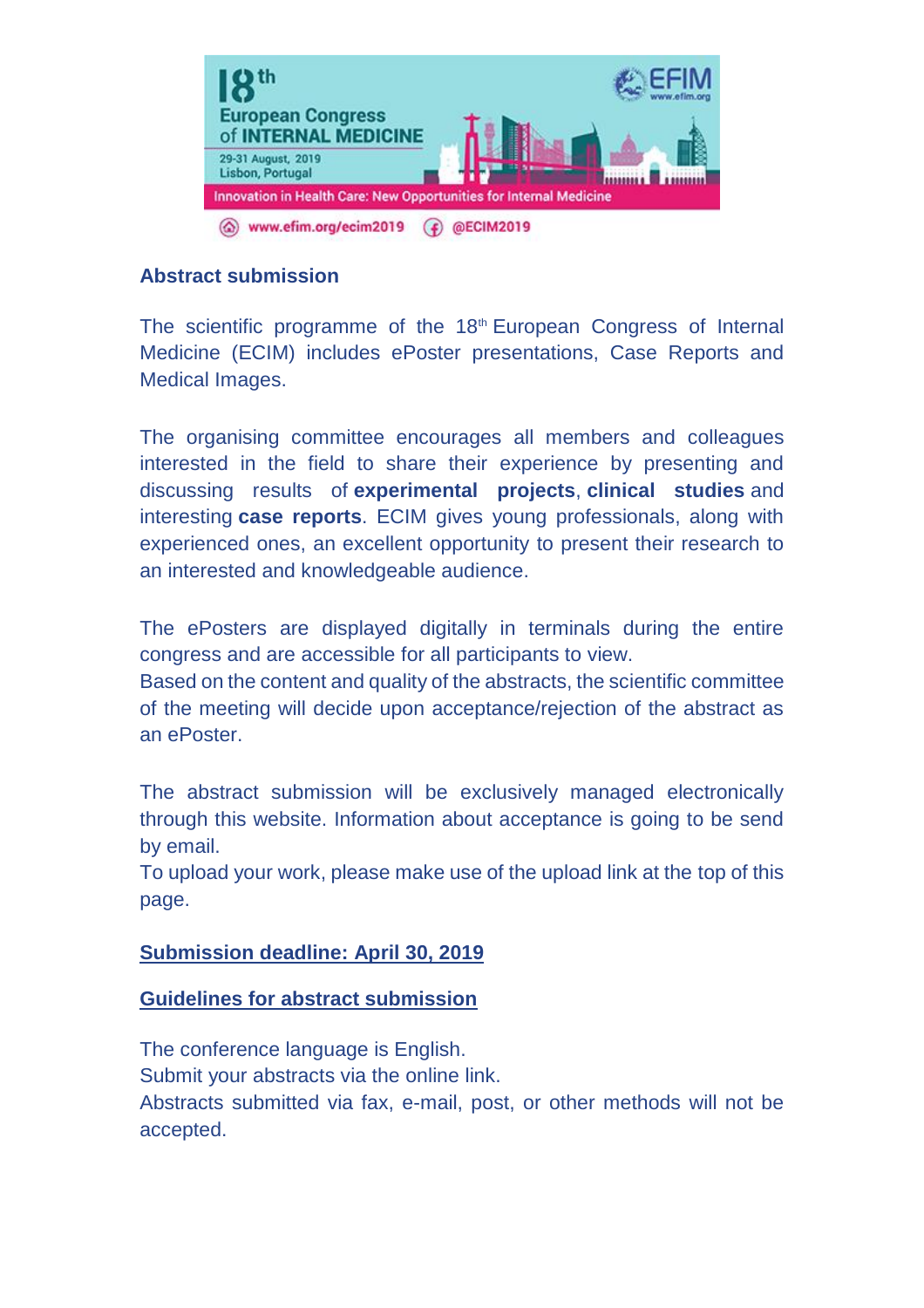

The abstract and authors' institutes have to be indicated in English. The structure of the abstract should be as follows: background, methods, results, conclusion.

If submitting case reports, the structure should be as follows: introduction, case description, discussion.

For accepted abstracts, registration and participation in this conference are binding. Therefore please register yourself online.

Abstract titles should be concise and direct, maximum length 150 characters.

Abstract should not contain tables, graphs, pictures and text should not exceed 250 words.

Abstracts will be accepted until **April 30, 2019**. Authors will be notified of acceptance on May 30, 2019 by email.

Please formulate clearly and concisely the aims, the methods used, the results and the conclusion of each abstract.

Avoid using non-standard abbreviations.

Do not use the title or the name(s) of the author(s) in the body of the abstract.

The abstracts submission will entitle only to electronic poster (ePoster) presentations.

# **Contents and format**

Please structure your abstract using the following headings:

- Objectives
- Methods
- Results
- Conclusion

If submitting case reports, please use the following headings: